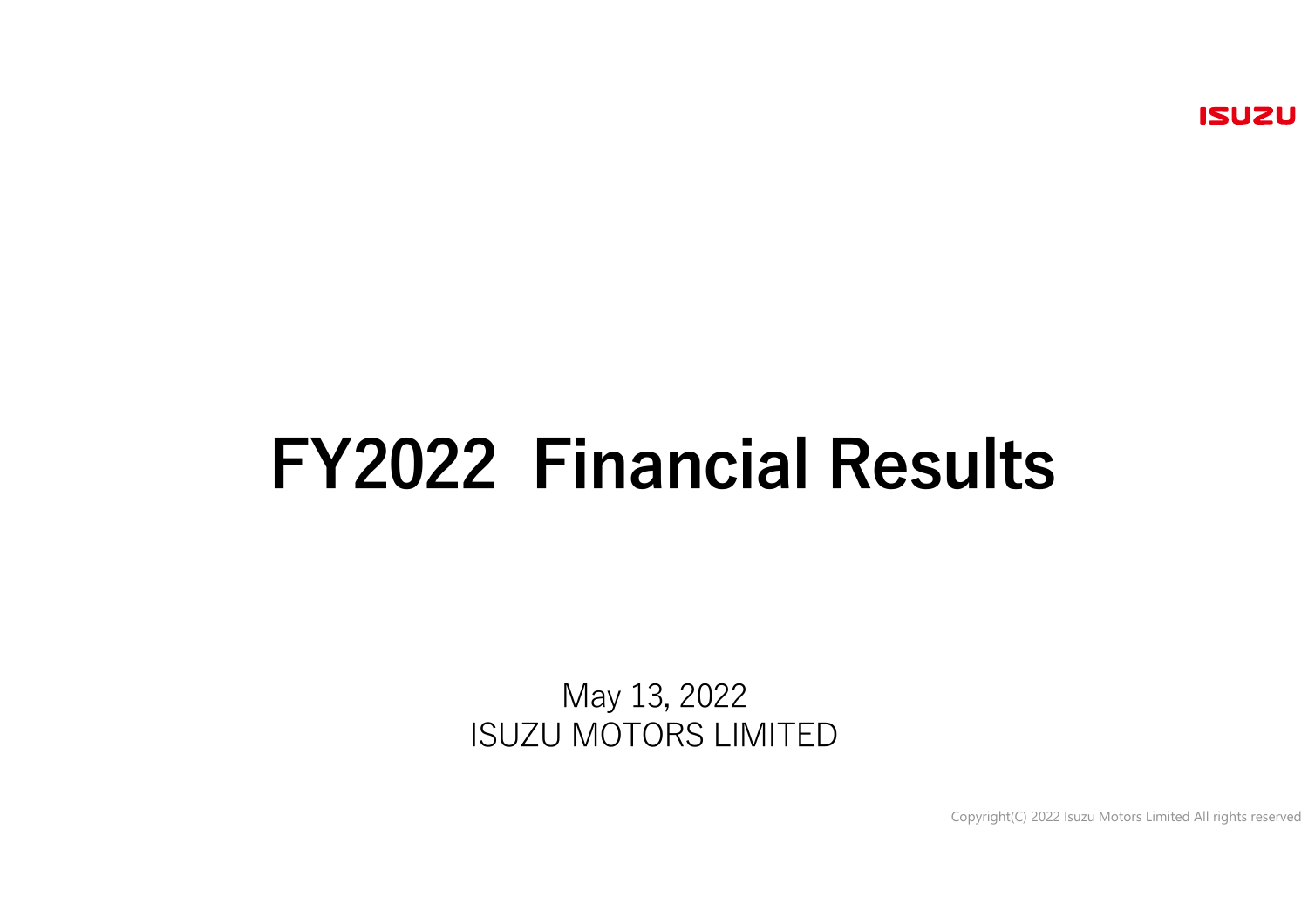### **Contents**

1. Overview<br>2. FY2022 F

1

- 2. FY2022 Financial Results
- 3. FY2023 Full-Year Outlook<br>4. O&A Session
- **Q&A Session**

Statements contained in this presentation, except for historical or current facts, are based on certain assumptions and our management's judgment in light of currently available information. Therefore, these statements may be susceptible to various factors, such as uncertainty contained in the assumptions and management's judgment and economic changes in the future, which may cause to bring about different results in Isuzu's future earnings and operating results.

Moreover, this presentation is not intended to solicit investment in Isuzu. Isuzu assumes no responsibility for any losses and liabilities that may be incurred because of the information in this presentation.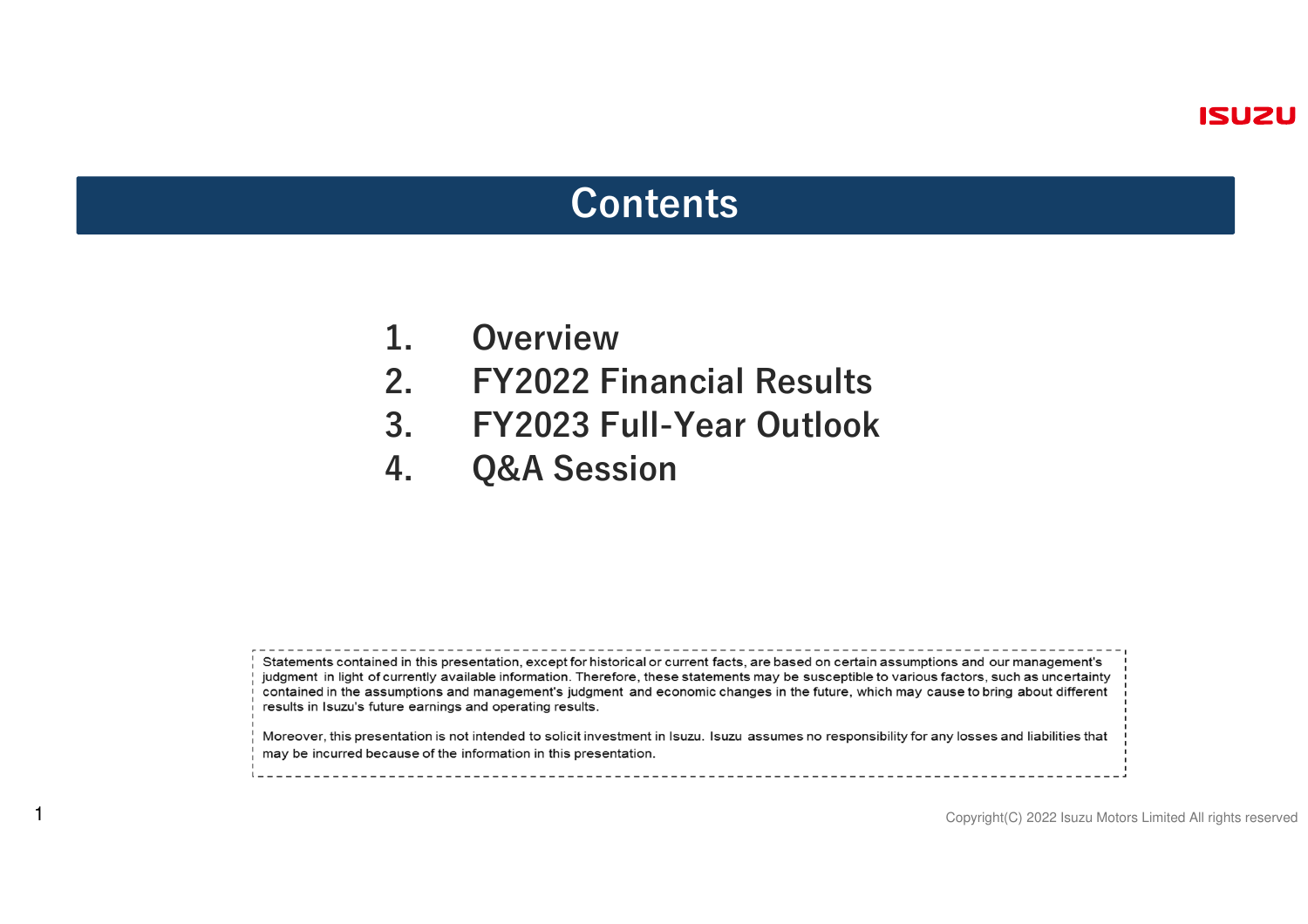## 1. Overview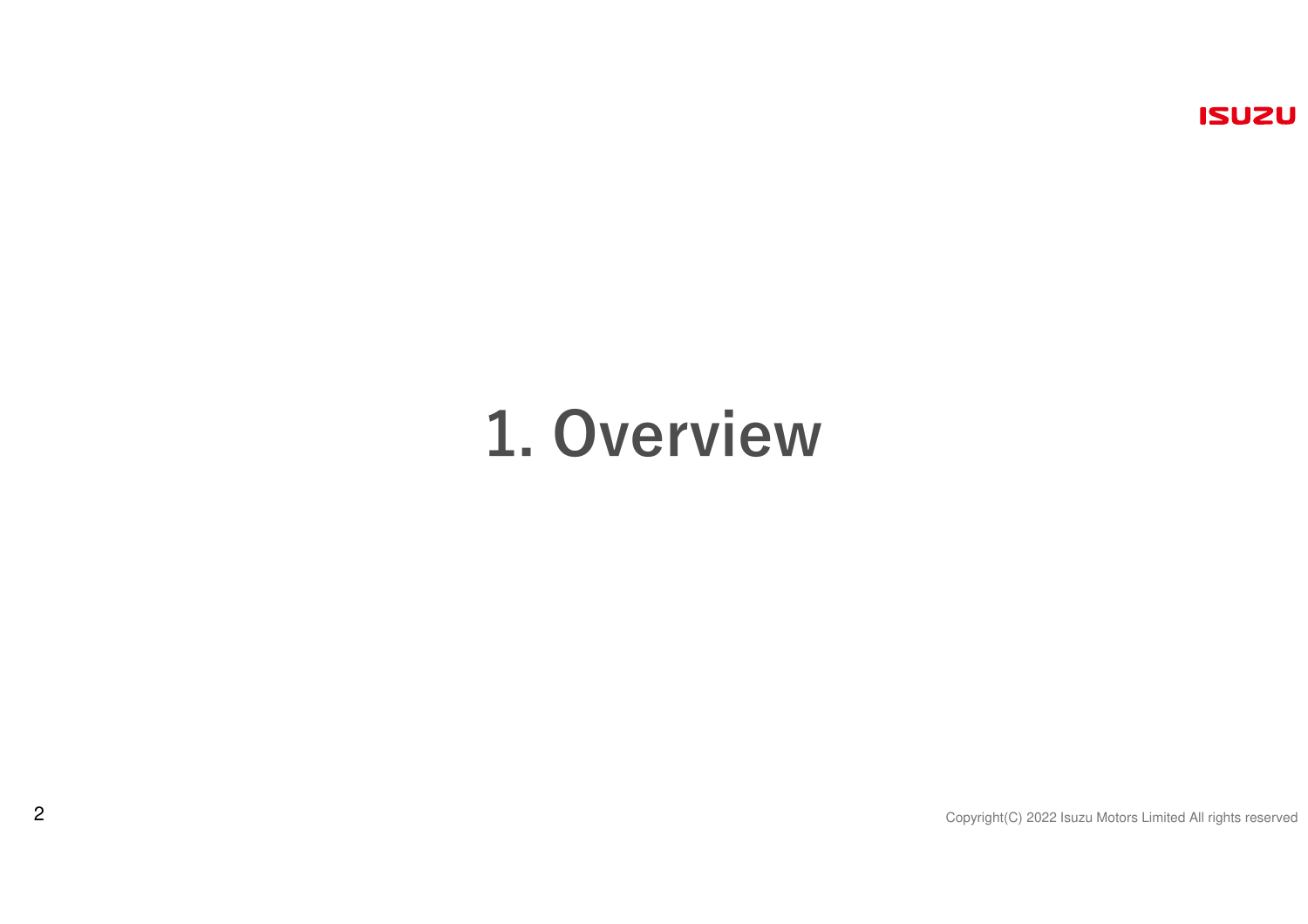## Overview -1



#### 1. FY2022 Financial Results

- CV and LCV demand remains firm in overseas markets.
- Severe affects of chip shortage to sales of CV-Japan and LCV-Thailand. Minimized the negative affect by transferring the destination of shipments to emerging countries.
- With stronger sales/model mix, decrease of expenses, and favorable FX rates, profits outperformed our forecast.

#### 2. FY2023 Full-Year Outlook

- Robust demand continues for both CVs and LCVs in overseas markets. Production constraints caused by lack of semiconductors shall affect mainly CV-Japan, but taking in consideration of the stacked-up backorders, forecasts highest level of sales units.
- No end in sight to soaring prices of materials and logistic fees. Assuming more than 100.0<br>→ …… billion increase in costs.
- On the other hand, with the highest level of sales units, promotion of cost reduction activities, and further positive FX, will aim record high sales of 3,000 billion yen and operating income of 200.0 billion yen.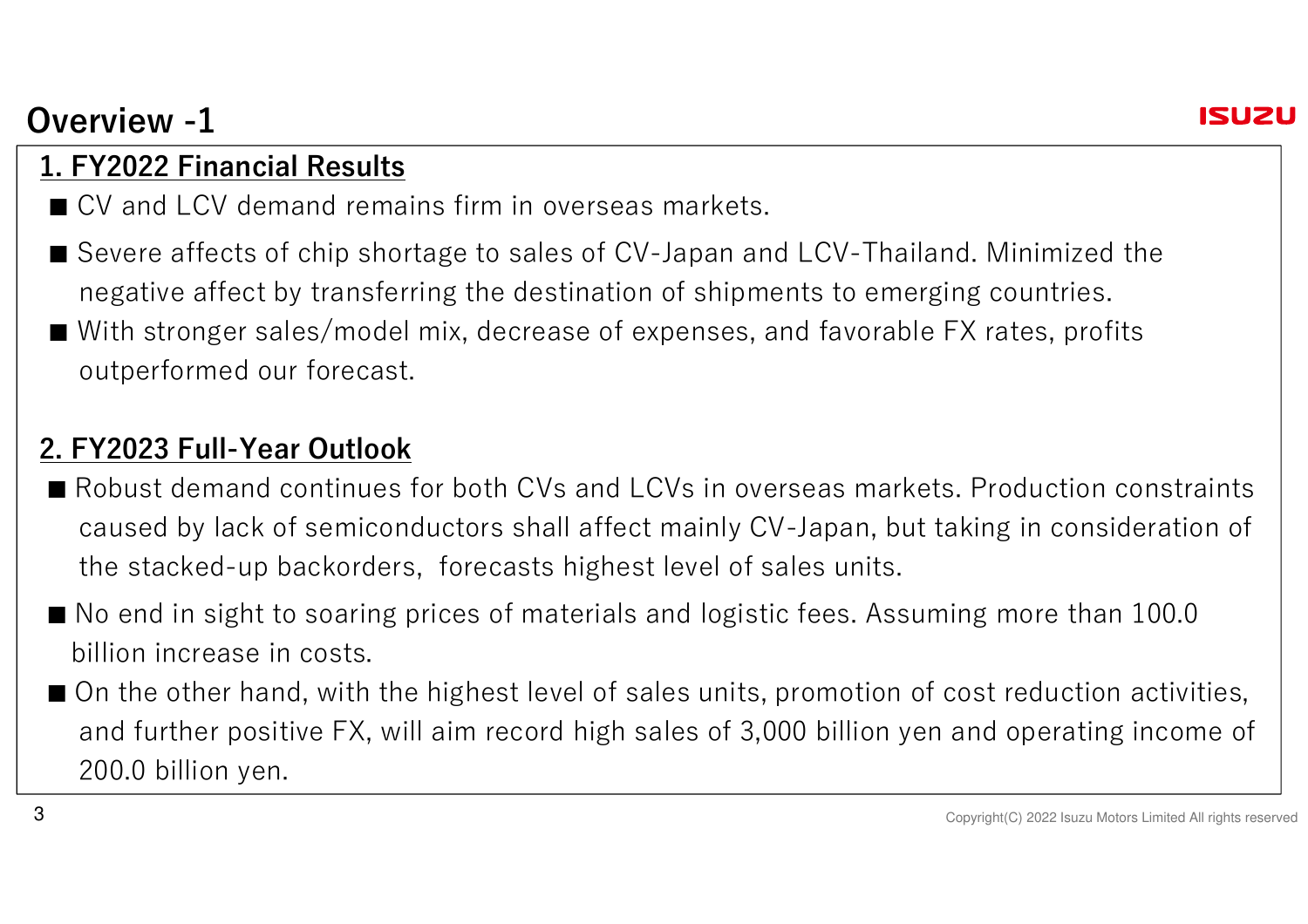#### 3. Affects from Supply Chain Disruptions

|          | FY2022 Results                                                                                                                                                                                                                                             | FY2023 Outlook                                                                                                                                                                                                        |
|----------|------------------------------------------------------------------------------------------------------------------------------------------------------------------------------------------------------------------------------------------------------------|-----------------------------------------------------------------------------------------------------------------------------------------------------------------------------------------------------------------------|
| Japan    | Lack of supply in parts manufactured<br>$\bullet$<br>in southeast Asia in the 1 <sup>st</sup> half,<br>reduced production of L/D trucks<br>Shortage of chips in the 2 <sup>nd</sup> half,<br>reduced production of trucks mainly<br>for advanced countries | Chip procurement is forecasted to<br>resolve in the 2 <sup>nd</sup> half<br>Lack of interior parts of $H/D$ , $M/D$ , and<br>$\bullet$<br>L/D trucks due to Shanghai COVID-19<br>lockdown, will suspend factory lines |
| Thailand | Problems in procurement of<br>$\bullet$<br>semiconductors from the 1 <sup>st</sup> half,<br>decreased productions of new-model<br>LCVs<br>Though uncertainty remains for some<br>$\bullet$<br>parts, issue has been resolved as a<br>whole in 40           | Uncertainty continues for some of the<br>$\bullet$<br>parts, but schedules high-level<br>productions<br>Lockdown in Shanghai has caused<br>difficulties in procurement of parts, but<br>the influence is limited      |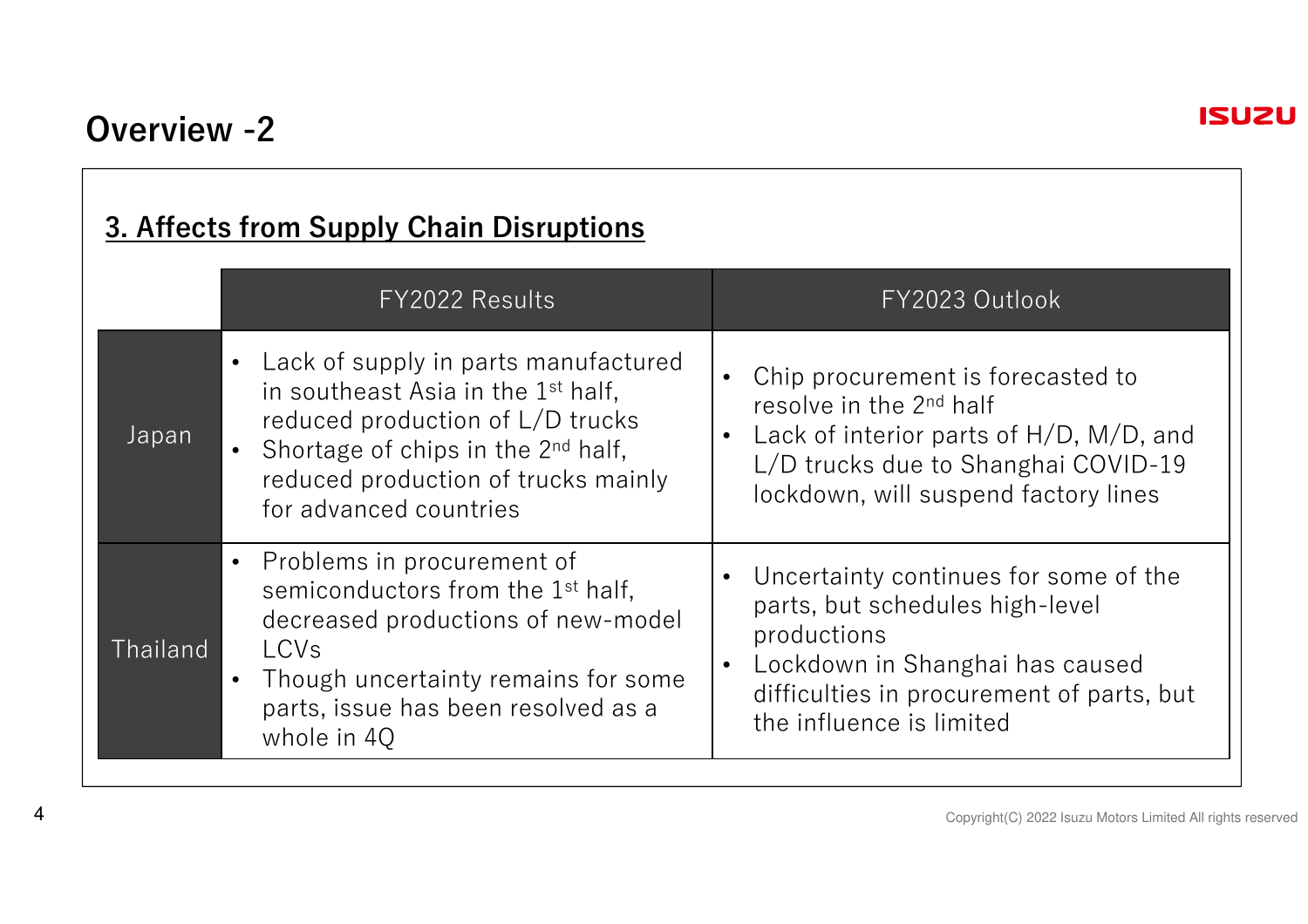## Overview: FY2022 Consolidated Results

**ISUZU** 

| <b>Global Sales Units (K-units)</b> |                                     | <b>FY2022</b> | <b>FY2021</b> | Changes       |        | FY2022 Outlook<br><b>Announced Feb. 2022</b>                             |
|-------------------------------------|-------------------------------------|---------------|---------------|---------------|--------|--------------------------------------------------------------------------|
|                                     | <b>CV-Japan</b>                     | 56            | 70            | $-14$         | $-20%$ | 53                                                                       |
|                                     | <b>CV-Overseas</b>                  | 269           | 190           | 79            | 41%    | 277                                                                      |
|                                     | <b>UD Trucks</b>                    | 18            |               | 18            |        | 18                                                                       |
| <b>CV Total</b>                     |                                     | 343           | 260           | 83            | 32%    | 348                                                                      |
|                                     | <b>LCV-Thailand</b>                 | 173           | 151           | 22            | 15%    | 163                                                                      |
|                                     | <b>LCV-Export</b>                   | 205           | 144           | 61            | 42%    | 212                                                                      |
| <b>LCV Total</b>                    |                                     | 378           | 295           | 83            | 28%    | 375                                                                      |
| Total                               |                                     | 721           | 555           | 166           | 30%    | 723                                                                      |
|                                     | <b>Financial Results (Bil. Yen)</b> |               |               |               |        |                                                                          |
| <b>Sales</b>                        |                                     | 2,514.3       | 1,908.2       | 606.1         | 32%    | 2,500.0                                                                  |
| <b>Operating Income</b>             |                                     | 187.2         | 95.7          | 91.5          | 96%    | 170.0                                                                    |
| <b>Ordinary Income</b>              |                                     | 208.4         | 104.3         | 104.1         | 100%   | 175.0                                                                    |
| <b>Net Income</b>                   |                                     | 126.2         | 42.7          | 83.5          | 196%   | 110.0                                                                    |
| <b>Dividends Per Share</b><br>5     |                                     | <b>66 Yen</b> | <b>30 Yen</b> | <b>36 Yen</b> |        | <b>58 Yen</b><br>Copyright(C) 2022 Isuzu Motors Limited All rights reser |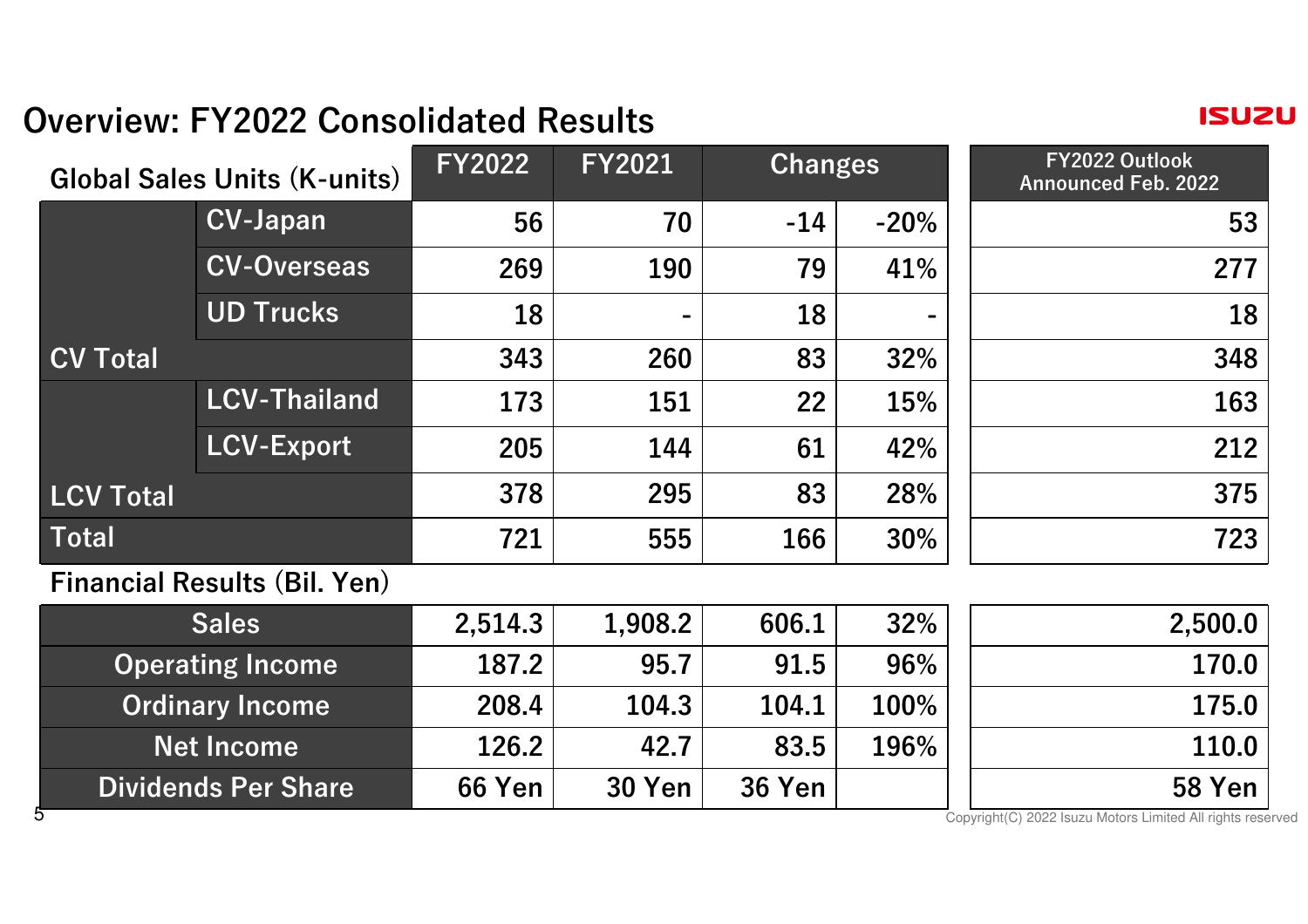

#### Overview: FY2023 Full-Year Outlook

Dividends Per Share

| <b>Global Sales Units (K-units)</b>  |                     | <b>FY2023</b> | <b>FY2022</b> | Changes |       |
|--------------------------------------|---------------------|---------------|---------------|---------|-------|
|                                      | <b>CV-Japan</b>     | 70            | 65            | 5       | 8%    |
|                                      | <b>CV-Overseas</b>  | 294           | 278           | 16      | $6\%$ |
| <b>CV Total</b>                      |                     | 364           | 343           | 21      | $6\%$ |
|                                      | <b>LCV-Thailand</b> | 217           | 173           | 44      | 26%   |
|                                      | <b>LCV-Export</b>   | 221           | 205           | 16      | 7%    |
| <b>LCV Total</b>                     |                     | 438           | 378           | 60      | 16%   |
| Total                                |                     | 802           | 721           | 81      | 11%   |
| <b>Financial Forecast (Bil. Yen)</b> |                     |               |               |         |       |
| <b>Sales</b>                         |                     | 3,000.0       | 2,514.3       | 485.7   | 19%   |
| <b>Operating Income</b>              |                     | 200.0         | 187.2         | 12.8    | 7%    |
| <b>Ordinary Income</b>               |                     | 210.0         | 208.4         | 1.6     | $1\%$ |
| <b>Net Income</b>                    |                     | 127.0         | 126.2         | 0.8     | $1\%$ |

66 Yen  $\vert$  66 Yen  $\vert$   $\pm$  0 Yen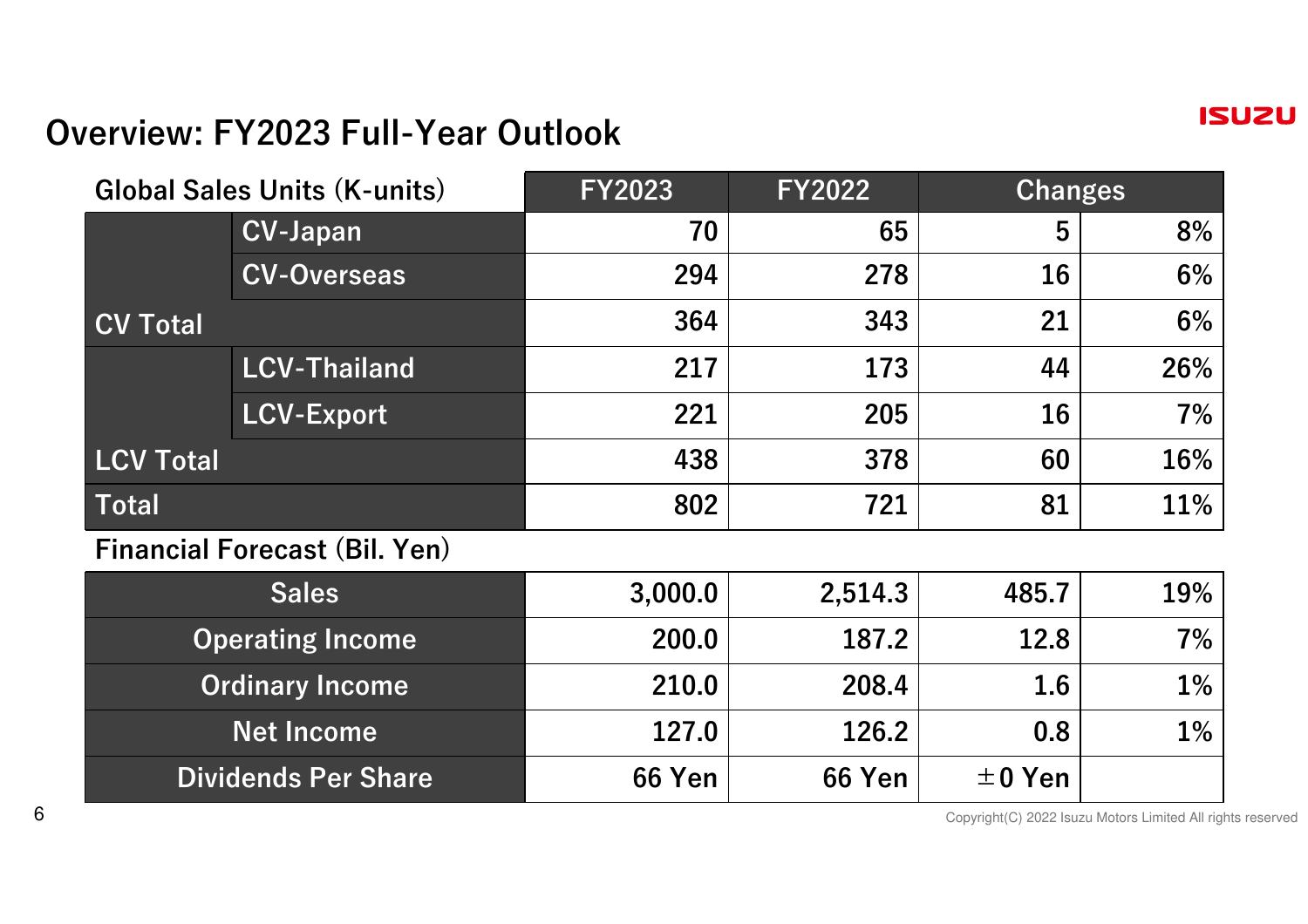# 2. FY2022 Financial Results

7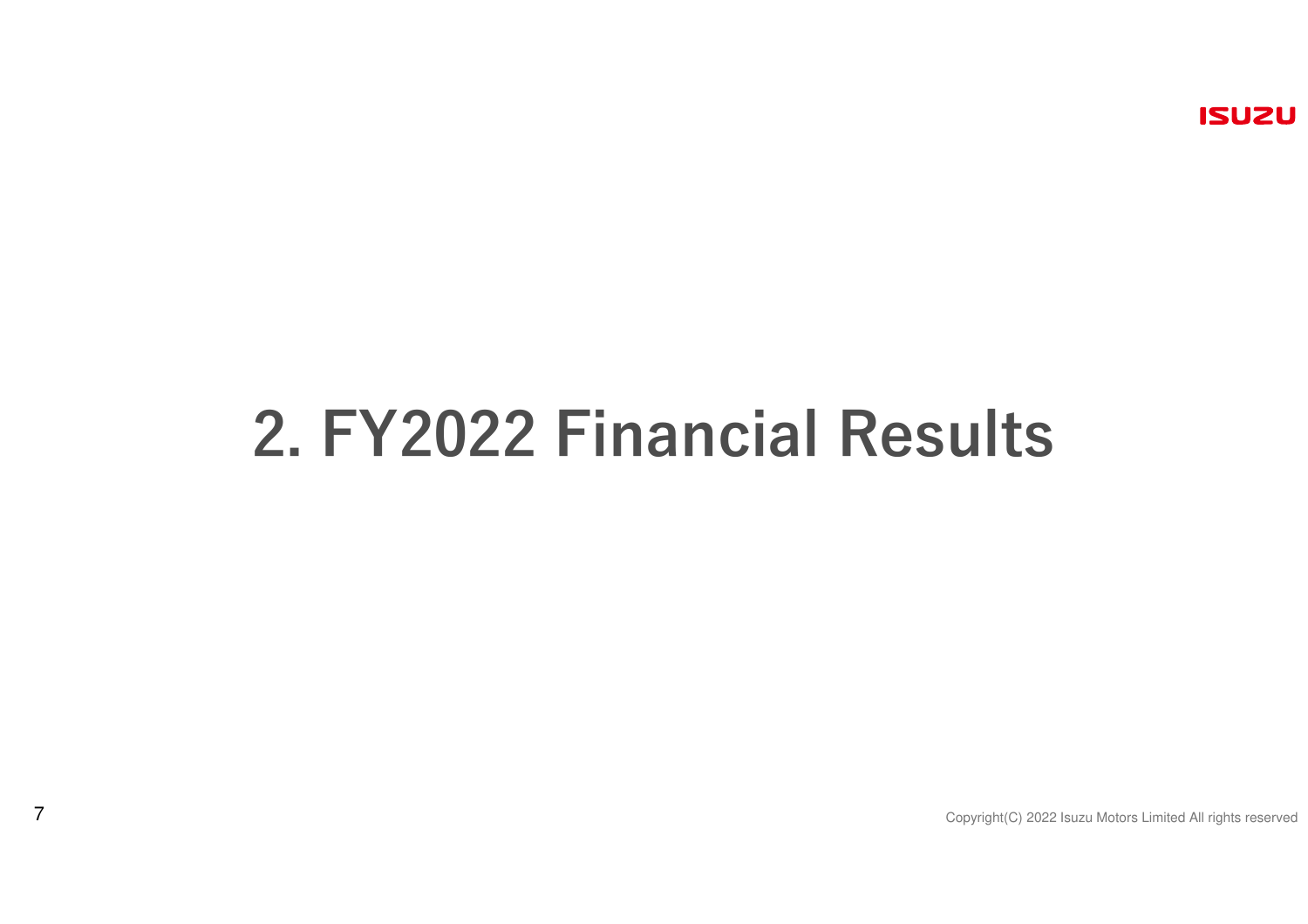## FY2022 Global Sales Units-CV

Sales units in Japan decreased from the previous year due to production constraints caused by chip shortage.  $\overline{\phantom{a}}$  By transferring shipments to emerging countries, sales units in overseas markets surpassed those of FY2020 in most regions, before the widely spread of COVID-19.



**ISU2U**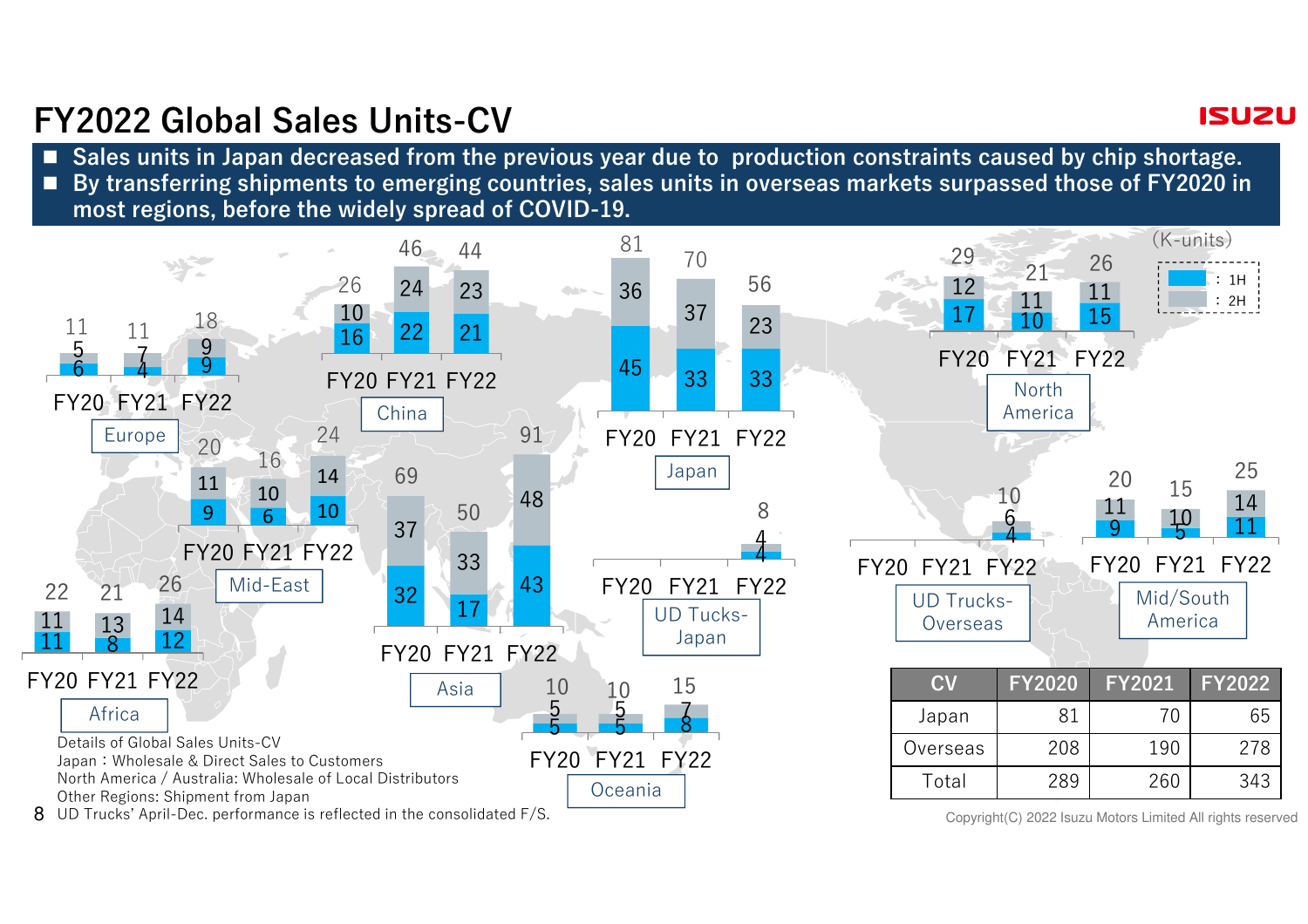## FY2022 Japan Industry Sales and Isuzu Share

- $\overline{\phantom{a}}$  Demand for H/D, M/D, and L/D trucks remains firm, but the industry sales plummeted below the previous year level due to production constraints.
- Significant effect to  $L/D$  trucks, causing shares to drop.





Copyright(C) 2022 Isuzu Motors Limited All rights reserved

**ISUZU**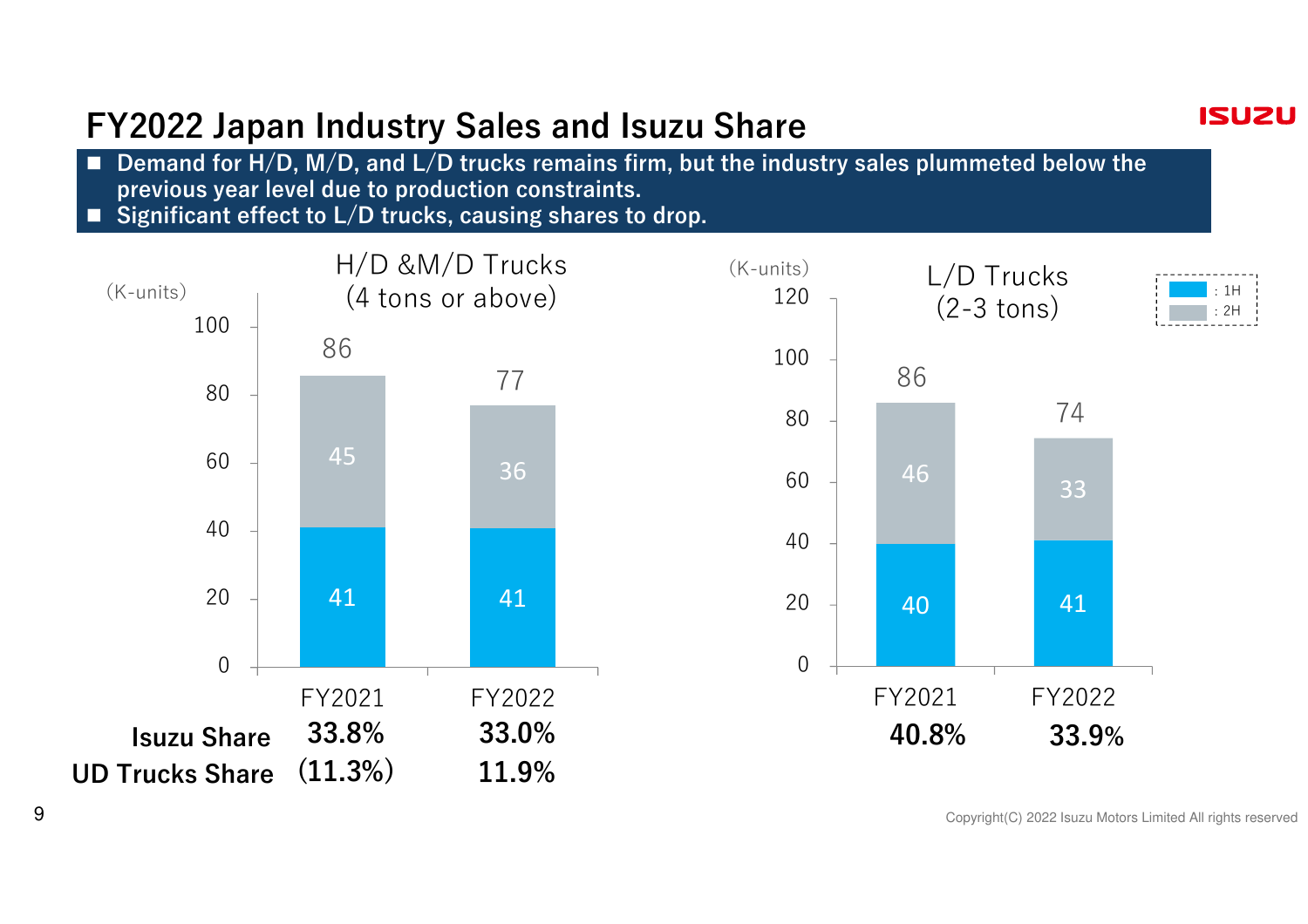### FY2022 Global Sales Units-LCV

**Though distracted by short supply of chips in 1st half of the year, issues resolved as a whole in 2<sup>nd</sup> half.<br>Reserved bigher soles with then EX2020, hefere the weaklyide swape of COVID 10.** Recorded higher sales units than FY2020, before the worldwide surge of COVID-19.



<sup>10</sup>\*Details of Global Sales Units-LCV:: Thai Shipment

Copyright(C) 2022 Isuzu Motors Limited All rights reserved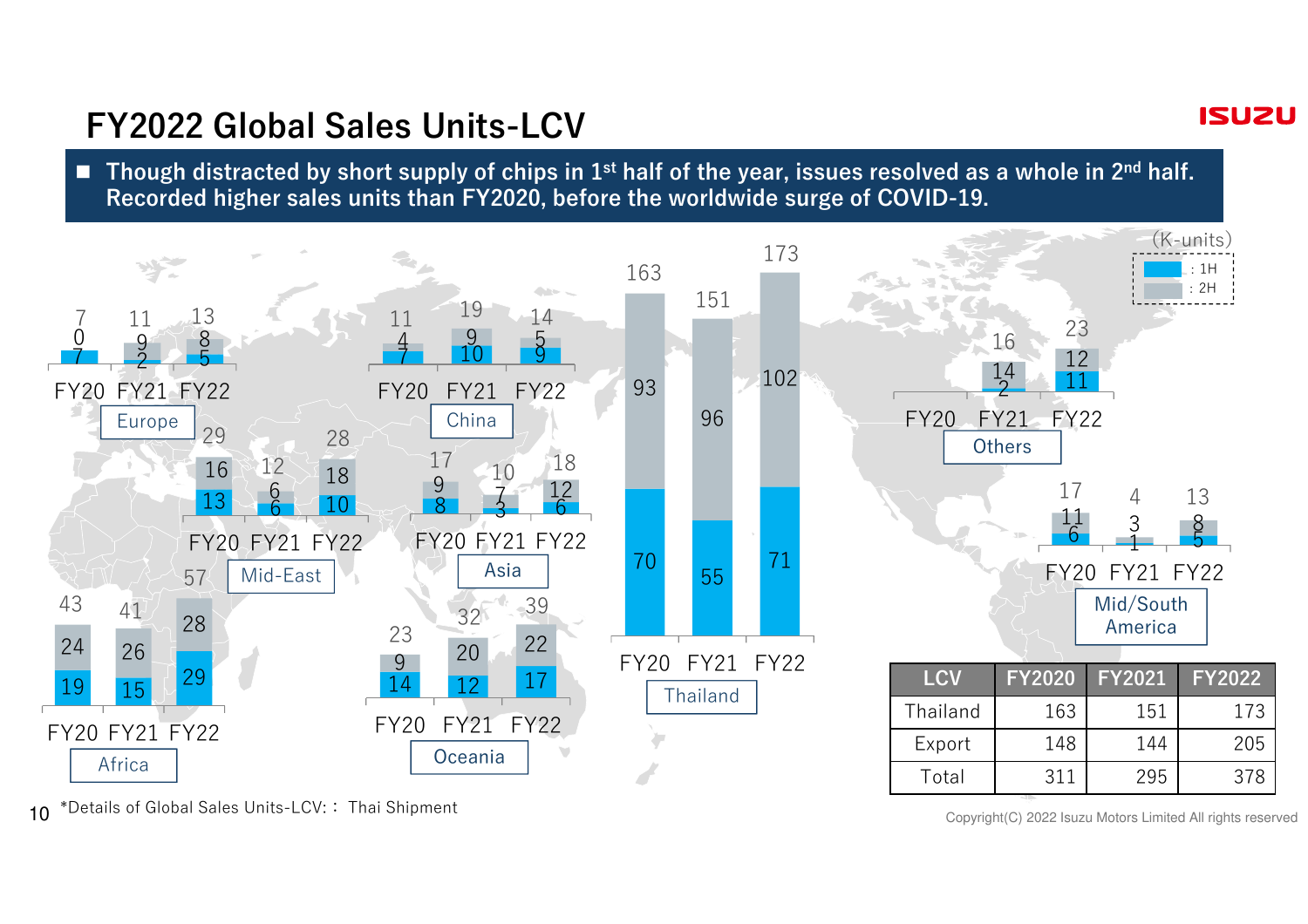#### **ISUZU** FY2022 Thailand LCV Industry Sales & Share /LCV Production Units

- Though demand is robust, severely affected by production constraints. Thus, industry sales remains same level as the previous year.
- As the chips issues improved, production units rose in all categories.



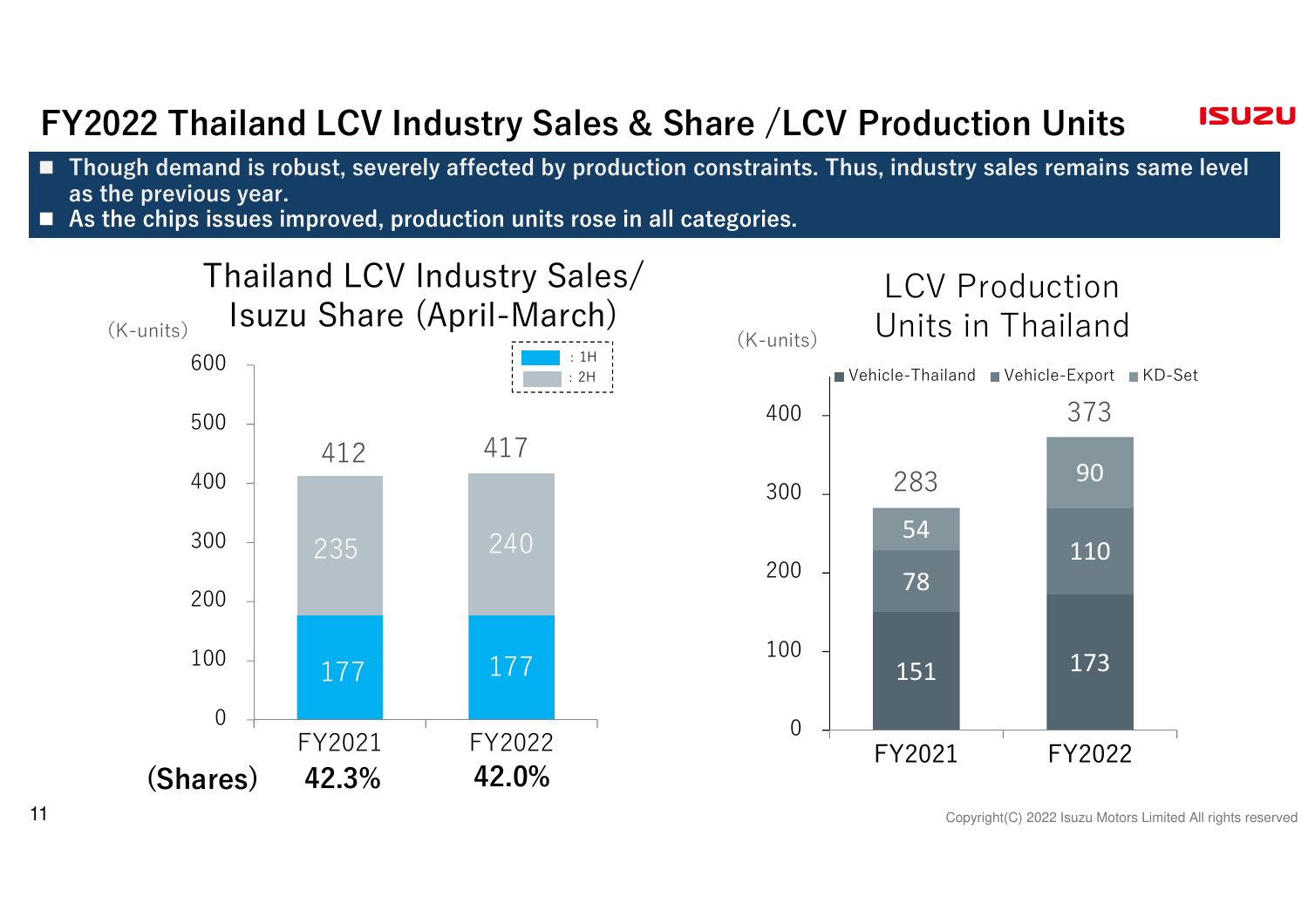#### FY2022 Industrial Engine Global Shipment/Revenue from Aftersales Business ISUZU

- Industrial Engines: Shipments in latter half fell from the previous year due to slowdown in Chinese construction<br>International construction of investment before the implementation of new emissions regulations. machineries demand and inventory adjustment before the implementation of new emissions regulations.
- Aftersales Business: In addition to taking in UD Trucks' revenues, thanks to sales increase in overseas parts, revenues rose from the previous year.

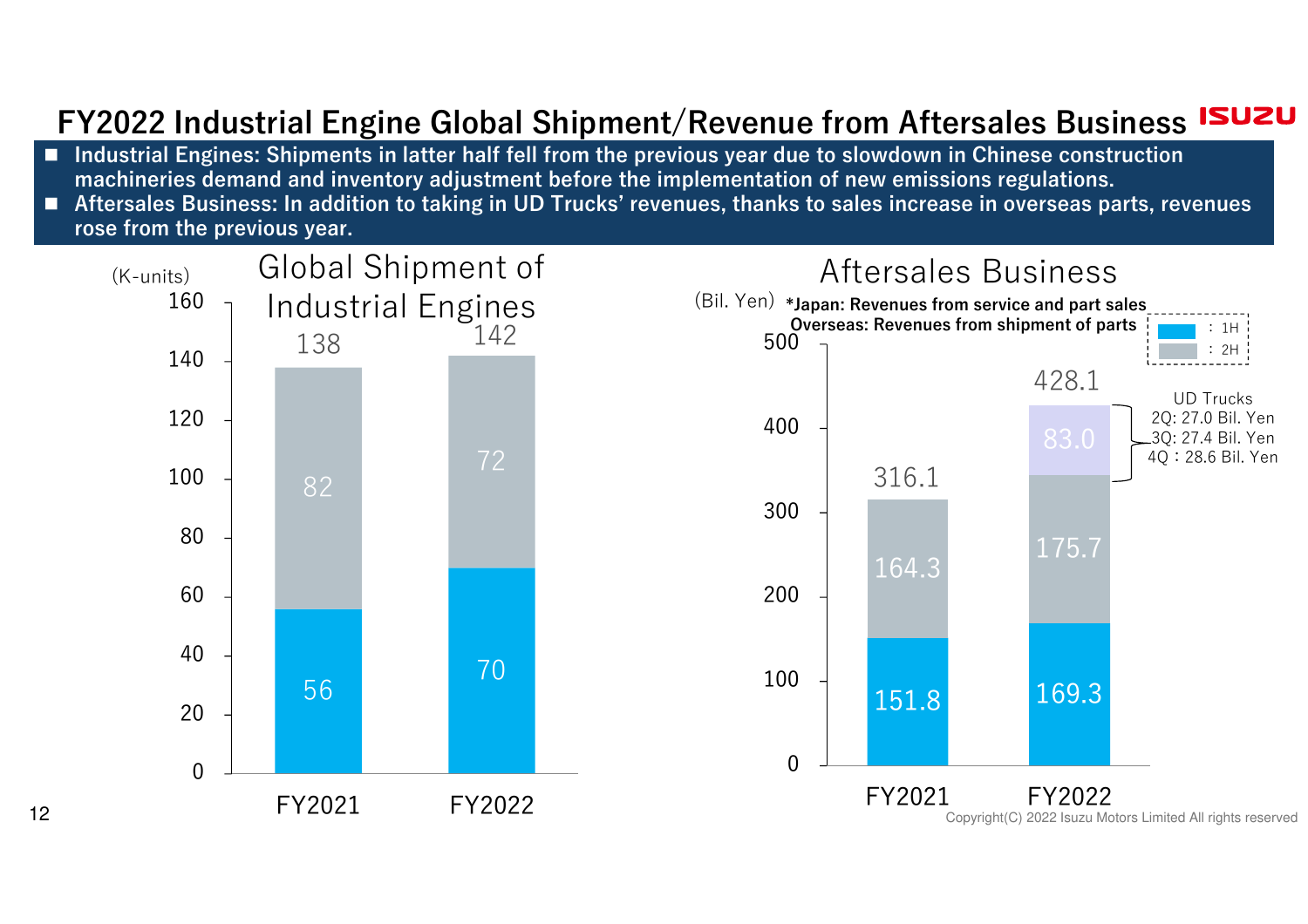#### FY2021 vs. FY2022 Fluctuations

## - Consolidated operating income : analysis of change -

 $\overline{\phantom{a}}$  Recovery in sales units of overseas markets, acceleration of cost reduction activities, and favorable FX absorbed the sharp rise in material and logistics fees. Resulted in a major rise in operating income.



**ISU2U**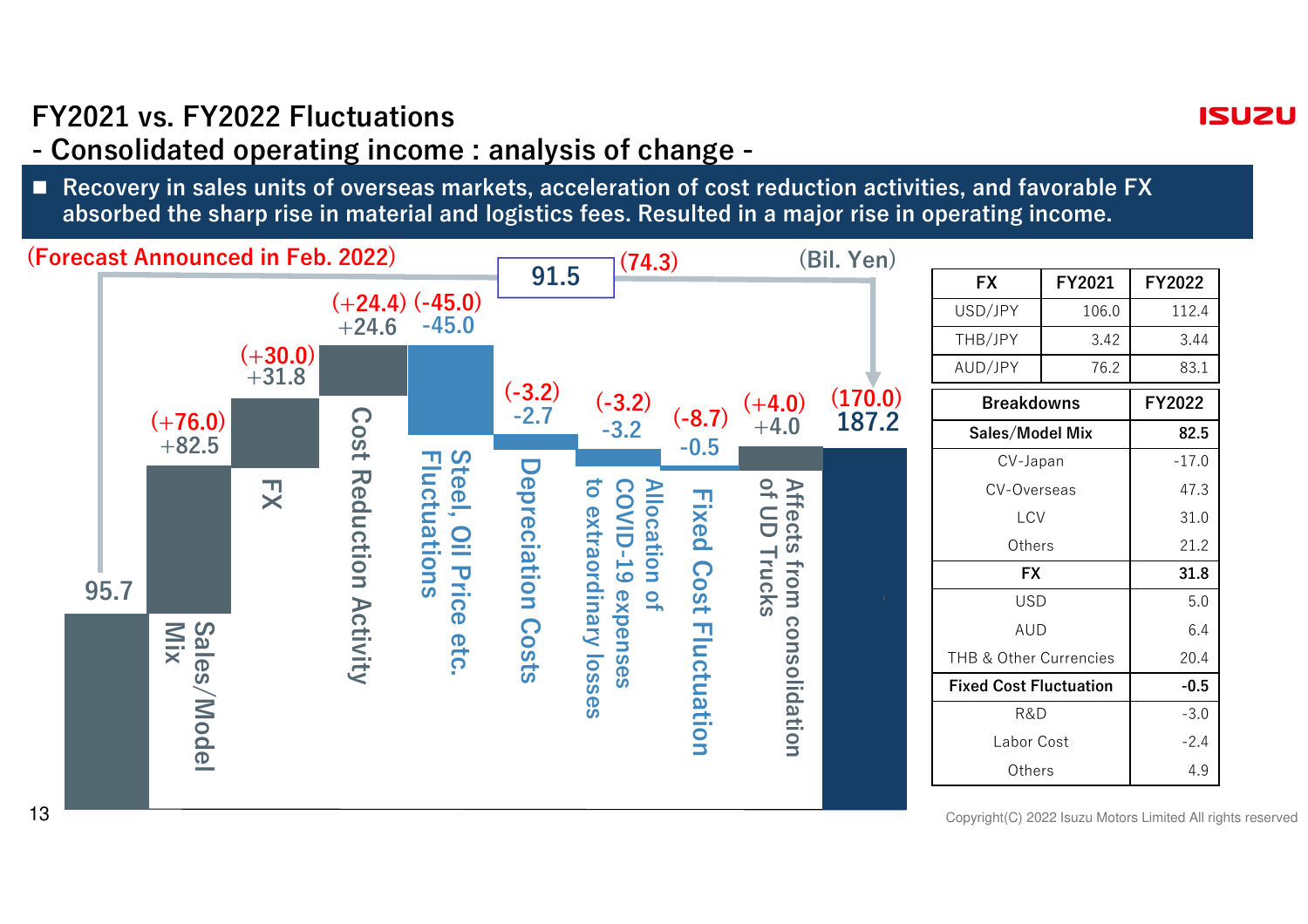## FY2022 Consolidated Results - Year-on-year Comparison -

| (Bil. Yen)              | <b>FY2022</b> | <b>FY2021</b> | <b>Changes</b> |      |
|-------------------------|---------------|---------------|----------------|------|
| <b>Sales</b>            | 2,514.3       | 1,908.2       | 606.1          | 32%  |
| <b>Operating Income</b> | 187.2         | 95.7          | 91.5           | 96%  |
| <b>Ordinary Income</b>  | 208.4         | 104.3         | 104.1          | 100% |
| *Net Income             | 126.2         | 42.7          | 83.5           | 196% |

| <b>Operating Income</b>                   |                     | 187.2            | <b>Ordinary Income</b>                                       | 208.4   |
|-------------------------------------------|---------------------|------------------|--------------------------------------------------------------|---------|
| Share of profit of entities accounted for |                     |                  | Loss on valuation of investment securities,                  |         |
|                                           | using equity method | 9.6              | Loss on disoposal of non-current assets, etc.                | $-4.1$  |
| Foreign Exchange Gain/Loss                |                     | 5.8              | <b>Income Taxes</b>                                          | -47.6   |
| <b>Others</b>                             |                     | 5.8 <sub>1</sub> | <b>Profit attributable to non-controlling interests</b>      | $-30.5$ |
| <b>Ordinary Income</b>                    |                     | 208.4            | *Net Income<br>* Net income attributable to owners of parent | 126.2   |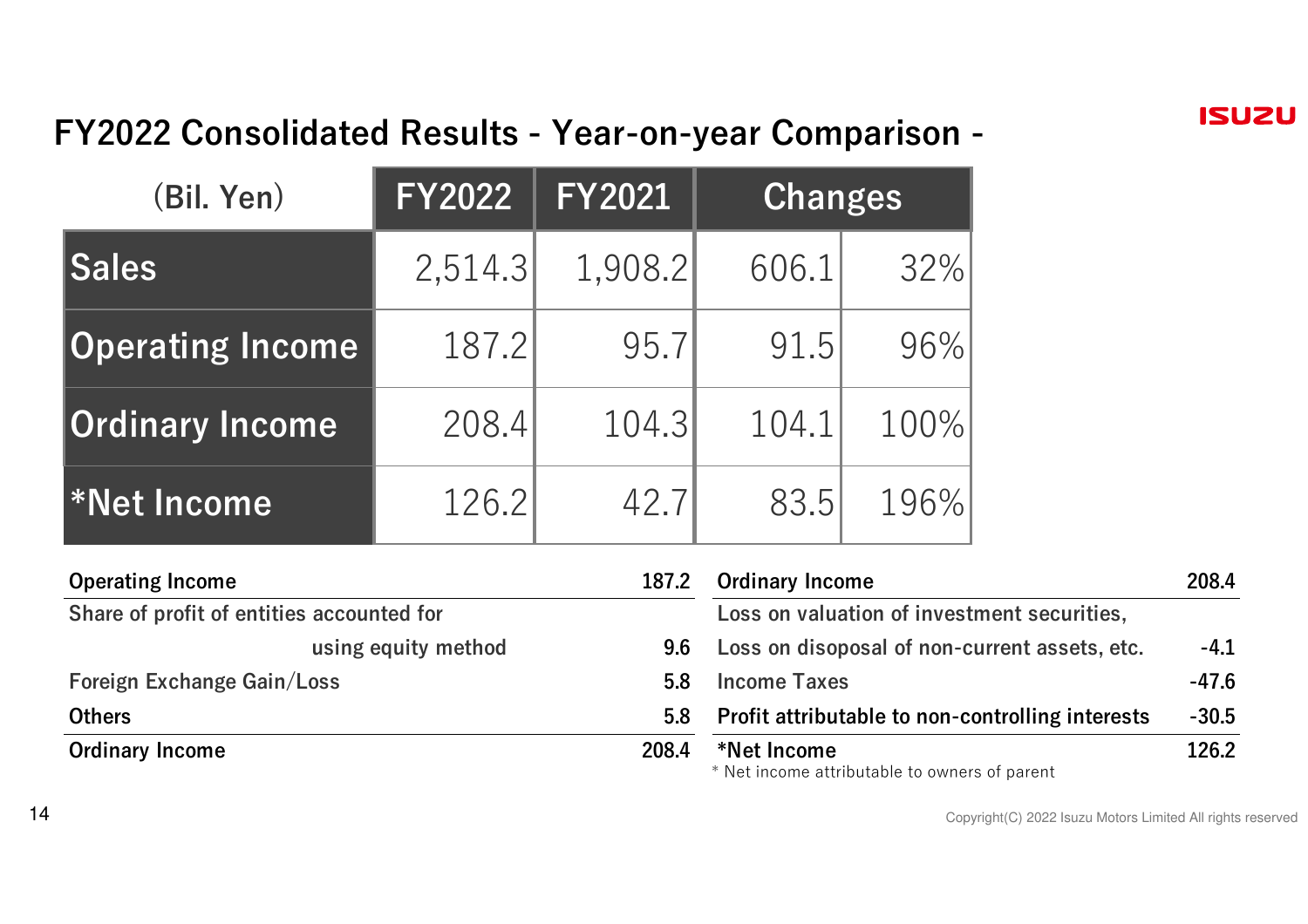# 3. FY2023 Full-Year Outlook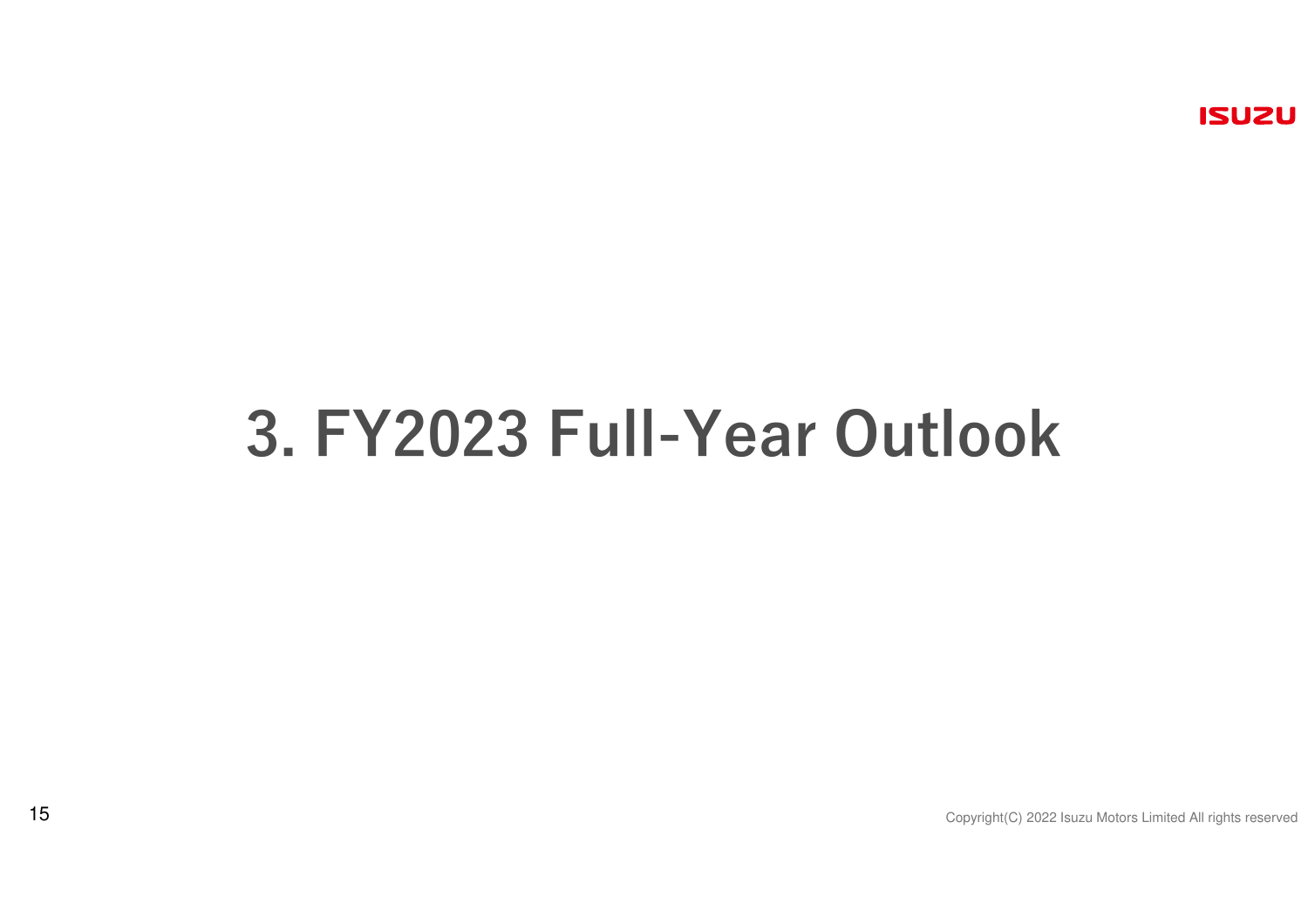## FY2023 Global Sales Units-CV

In spite of reduced production, shall take advantage of the strong demand. Forecasting record high unit sales.



16Other Regions: Shipment from Japan

Copyright(C) 2022 Isuzu Motors Limited All rights reserved

#### **ISUZU**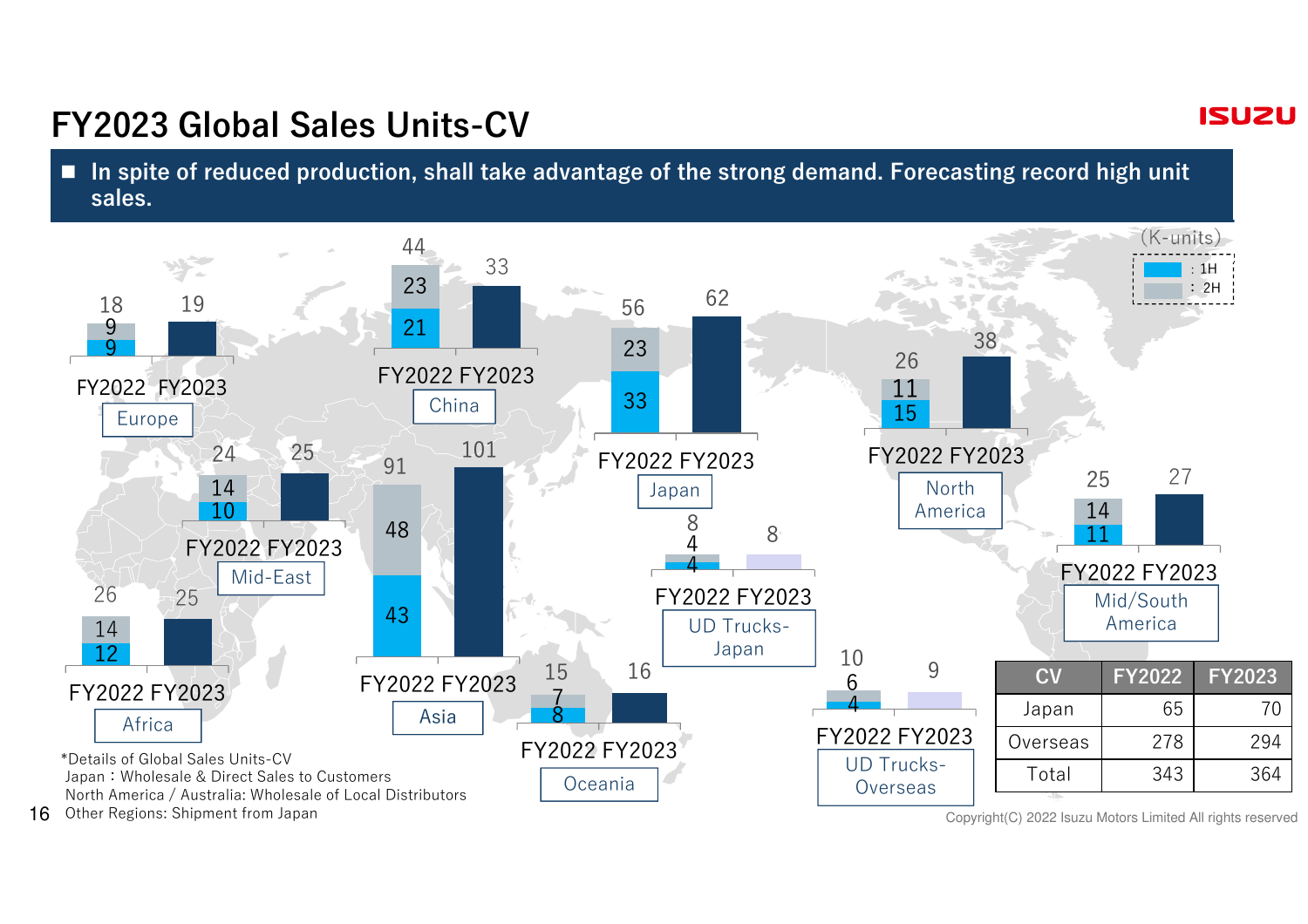## FY2023 Global Sales Units-LCV

■ Thanks to easing semiconductors situation, has terminated reduced production. With the strong demand, aiming sales units exceeding the previous year.



17\*Details of Global Sales Units-LCV:: Thai Shipment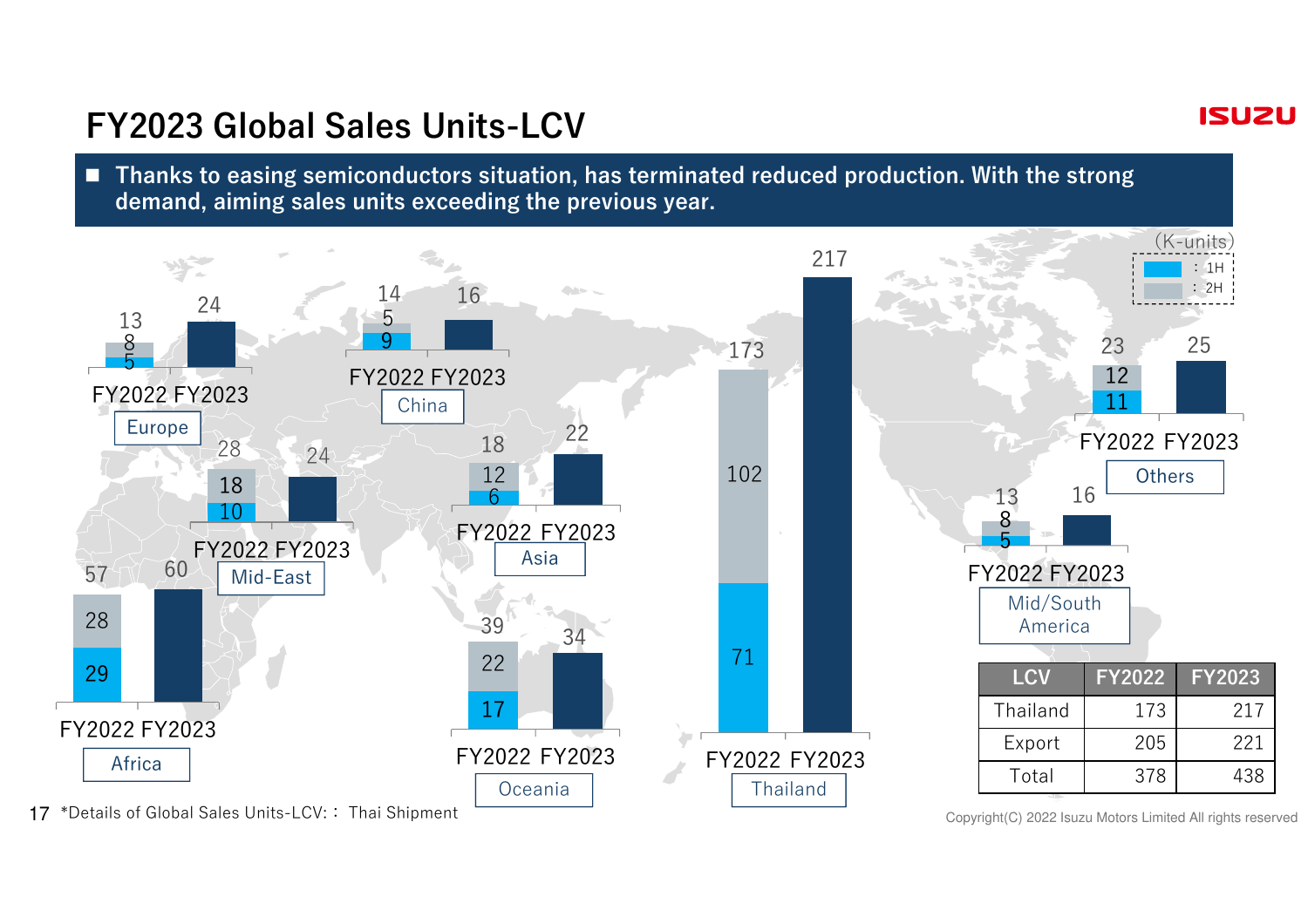#### FY2023 Thailand LCV Industry Sales & Share /LCV Production Units **ISU2U**

- Though industry sales will not recover to CY2019 level before the spread of novel coronavirus, recovery will continue thanks to the robust demand.
- As the production constraints settles, strong orders will bring in highest production units ever.



Copyright(C) 2022 Isuzu Motors Limited All rights reserved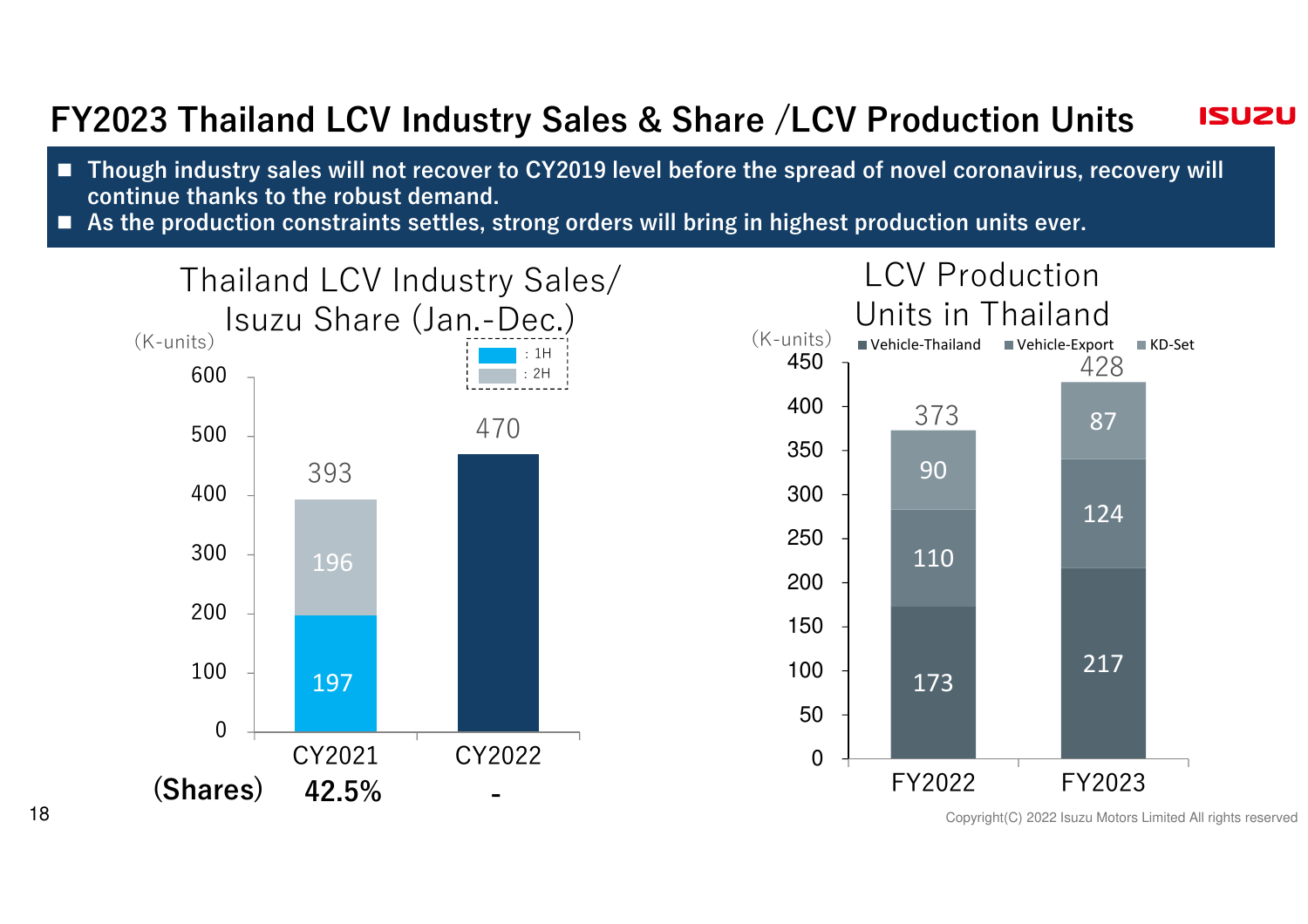#### **ISUZU** FY2023 Industrial Engine Global Shipment/Revenue from Aftersales Business

- Industrial Engines: Inventory building is forecasted in China where new emissions regulations will be implemented. Shall maintain same level of shipments as last year.
- Aftersales Business: Rise in sales as full-year revenues of UD Trucks is reflected to our earnings and overseas parts will continue to grow.

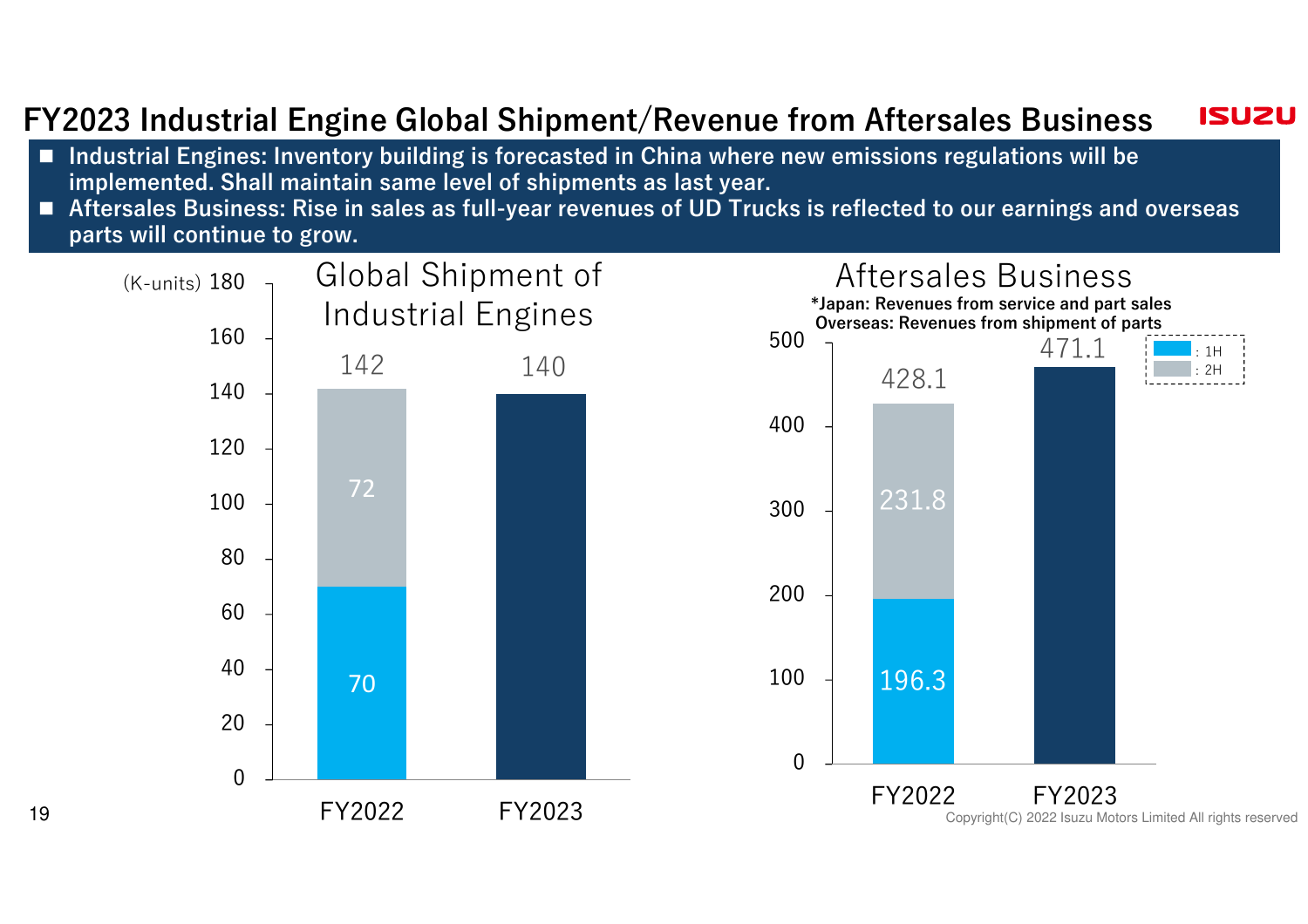#### FY2022 vs. FY2023 Fluctuations

- Consolidated operating income : analysis of change -

■ Though affects from steel, oil price etc. fluctuations will amount to over 100.0 billion yen, with record high level of sales units, price realization, cost reduction activities, and even better FX, will aim record high operating income.

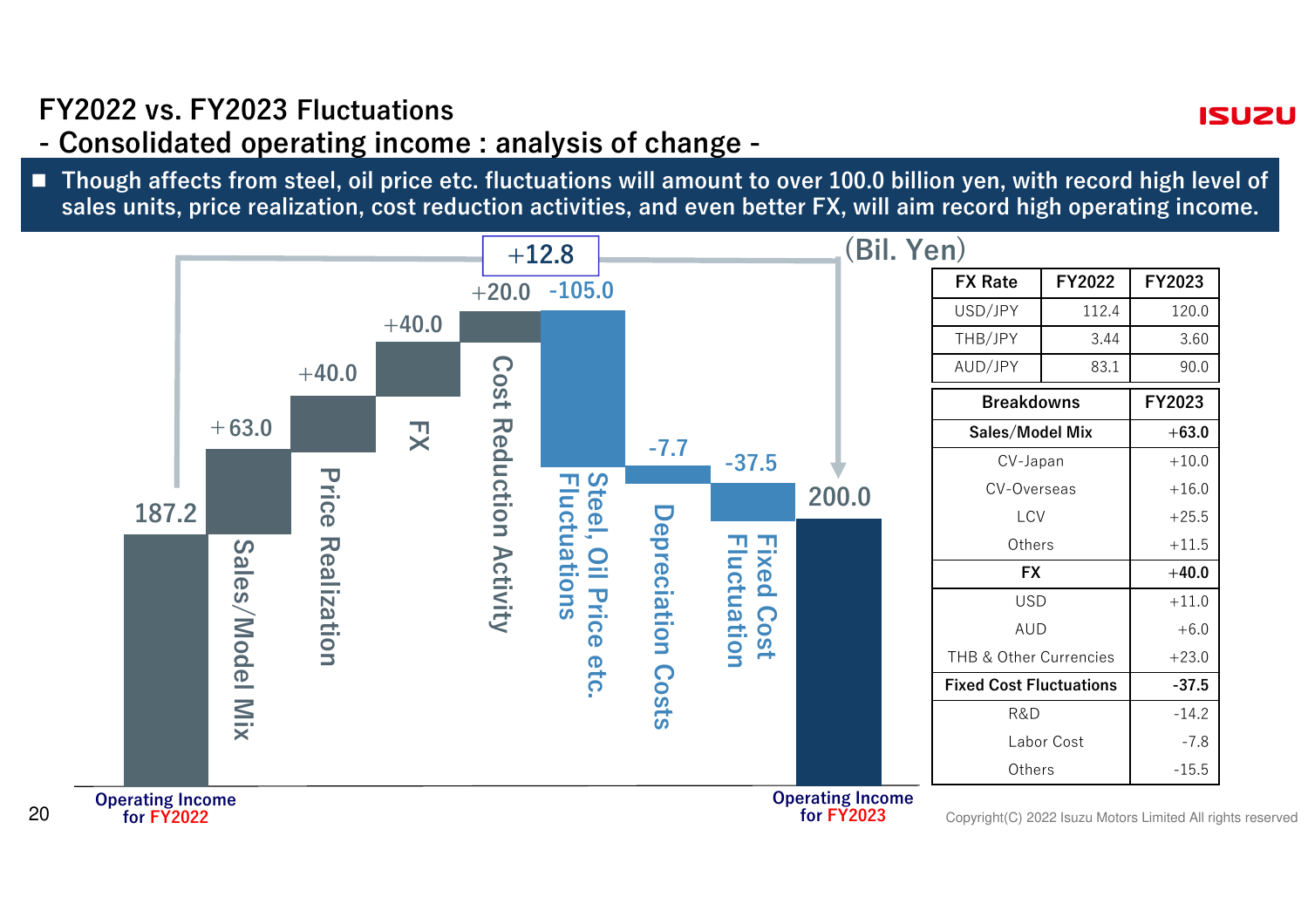## FY2023 Full-year Outlook

- Consolidated, Year-on-year Comparison -

| (Bil. Yen)              | <b>FY2023</b> | <b>FY2022</b> | <b>Changes</b> |       |
|-------------------------|---------------|---------------|----------------|-------|
| <b>Sales</b>            | 3,000.0       | 2,514.3       | 485.7          | 19%   |
| <b>Operating Income</b> | 200.0         | 187.2         | 12.8           | 7%    |
| <b>Ordinary Income</b>  | 210.0         | 208.4         | 1.6            | $1\%$ |
| *Net Income             | 127.0         | 126.2         | 0.8            | $1\%$ |

| <b>Operating Income</b><br>Share of profit of entities accounted for |                     | 200.0            | <b>Ordinary Income</b>                           | 210.0   |  |
|----------------------------------------------------------------------|---------------------|------------------|--------------------------------------------------|---------|--|
|                                                                      |                     |                  | Gain on sales of investment securities,          |         |  |
|                                                                      | using equity method | 8.0              | Loss on disposal of non-current assets, etc.     | 3.0     |  |
| Foreign exchange gains/loss                                          |                     | ± 0.0            | <b>Income Taxes</b>                              | $-53.0$ |  |
| <b>Others</b>                                                        |                     | 2.0 <sub>2</sub> | Profit attributable to non-controlling interests | $-33.0$ |  |
| <b>Ordinary Income</b>                                               |                     | 210.0            | *Net Income                                      | 127.0   |  |
|                                                                      |                     |                  | $*$ Not income attributable to eurors of parent  |         |  |

Net income attributable to owners of parent

Copyright(C) 2022 Isuzu Motors Limited All rights reserved

**ISUZU**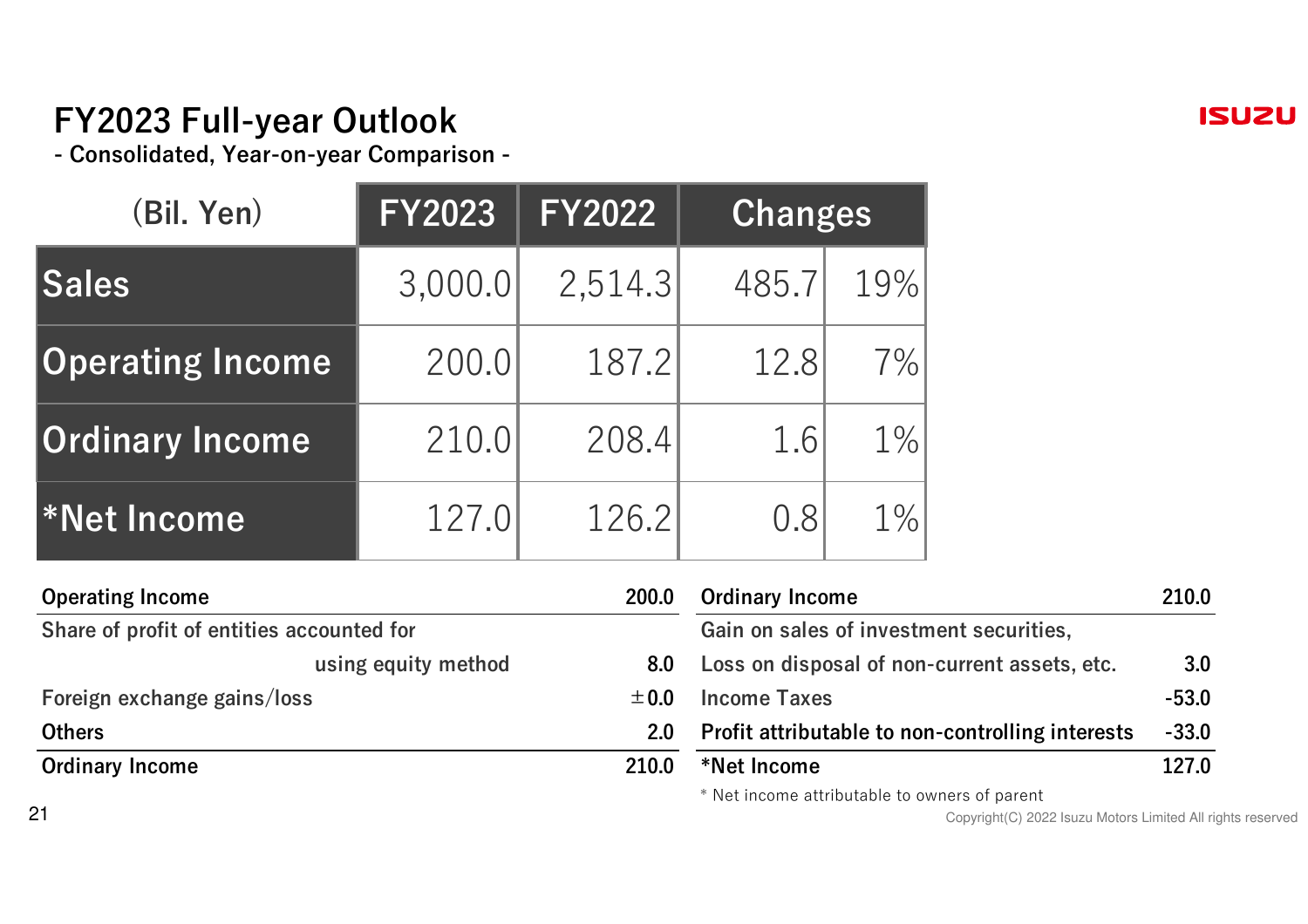## **Trucks for life** ISUZU